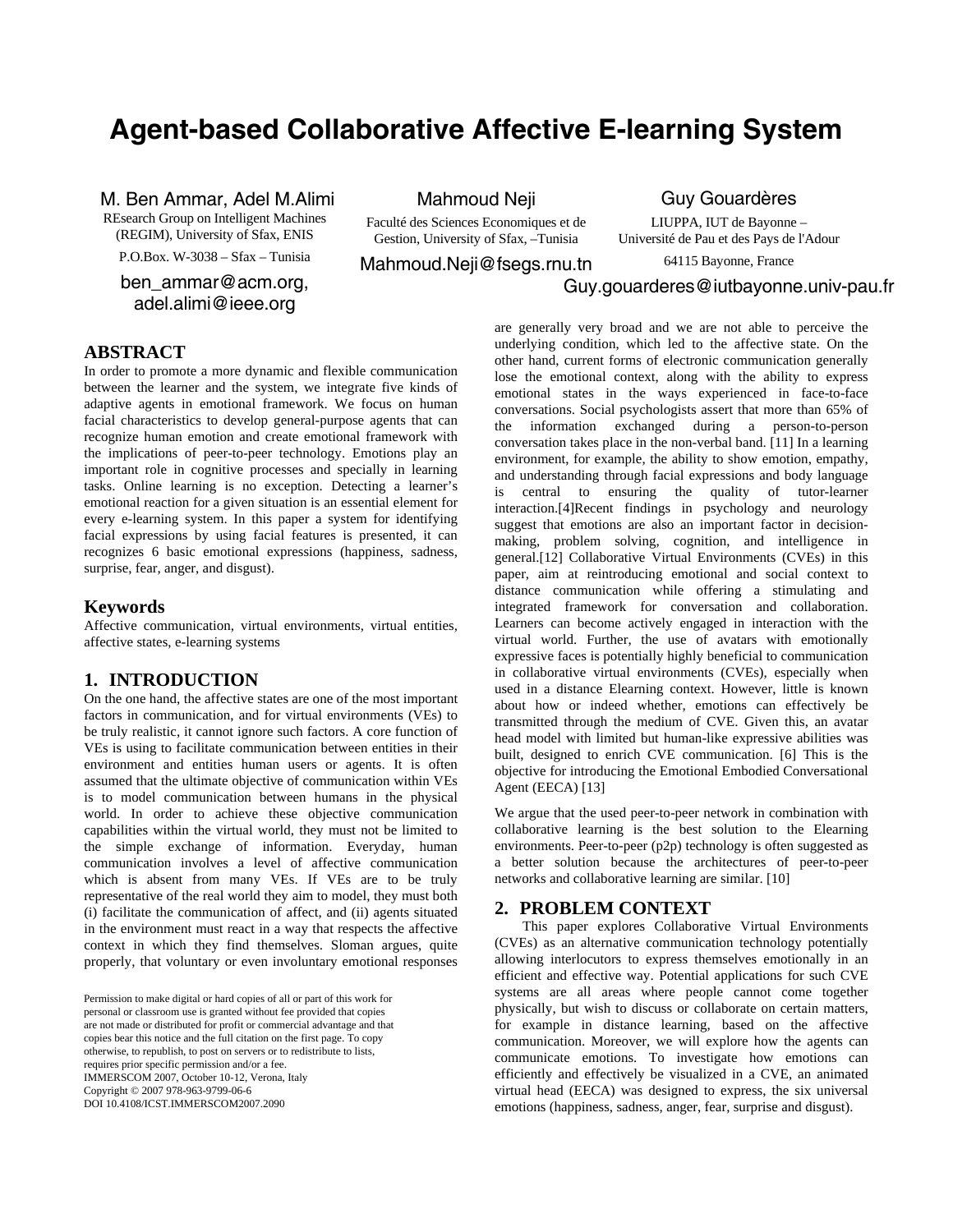There are several new elements to this research. Firstly, although CVEs as a technology have been available for more than a decade now, user representations are still rudimentary and their potential is not well explored, particularly the avatar as a device for social interaction. Secondly, the use of emotions to complement and indeed facilitate communication in CVEs is equally under-explored. This is partly because early CVE research was mainly technology driven, leaving aside the social and psychological aspects, and partly because the required computing, display and networking resources became available only recently. Thirdly, design guidelines for an efficient, effective, emotionally expressive avatar for real-time conversation did not exist prior to this research.

The multi-agent methodology can certainly bring several advantages to the development of Elearning systems since it deals well with applications where such crucial issues (distance, cooperation among different entities and integration of different components of software) are found. As a result, multi-agent systems (MAS), together with technologies of networking and telecommunications, bring powerful resources to develop Elearning systems. In this research work, we propose emotional framework for an intelligent emotional system. This system is called EMASPEL (Emotional Multi-Agents System for Peer to peer Elearning), based on a multi-agents architectures.[1]

### **3. RELATED WORKS**

Several projects implement learning systems based on multiagents architectures. Some of them work on a generic platform of agents. [2,6] For example, JTS is a web-based environment for learning Java language [26] based on a CORBA platform and using Microsoft agents. In this environment, learners have access to their learner models and they are able to change it, in the case they do not agree with the information represented. Another example is I-Help, a web-based application that allows learners to locate human peers and artificial resources available in the environment to get help during learning activities. I-Help is an example of a large-scale multi-agent learning environment. [25] Moreover, interesting results have been achieved by pedagogical agents regarding the learner motivation and companion agents acting sometimes as mediators of the learning process. Finally, tutor agents are usually related to learner modelling and didactic decision taking. Recently, researchers in computer science have acknowledged that models of emotions presented by psychologist are very useful to variety of computerized applications such as: personal assistance application, intelligent interfaces, intelligent tutoring systems, etc. Recent years have seen a growing body of literature that aims to integrate emotions to architectures of autonomous agents. Reilly and Bates, within the OZ project, create an environment for simulating believable emotional and social agents; each agent has a set of goals trying to achieve. Based on the event-appraisal model of Ortony and al., these agents are able to express emotions after evaluating the impact of an event on the agent's goals.[20]

# **4. COLLABORATIVE AFFECTIVE ELEARNING SYSTEMS**

Psychologists and pedagogues have pointed out the way that emotions affect learning. According to Piaget [9], it is incontestable that the affectivity has an accelerating or perturbing role in learning. A good part of the learners that are weak in mathematics, fails due to an affective blockage. Coles [9] suggests that negative emotions can impair learning; and positive emotions can contribute to learning achievement. Some educational systems have given attention to generation of emotion in pedagogical environments (emotion expression and emotion synthesis) and to the learner's emotion recognition, pointing out the richness presented in affective interaction between learner and tutor.

We argue that socially appropriate affective behaviors provide a new dimension for collaborative learning systems. The system provides an environment in which learning takes place through interactions with a coaching computer agent and a colearner, an autonomous agent that makes affective responses. There are two kinds of benefits for learning in the collaborative learning environment. One is what is often called 'learning by teaching,' in which one can learn given knowledge by explaining it to another learner. The other benefit is often called 'learning by observation,' in which one can learn given knowledge by observing another learner working on problem solving, teaching other learners, and so on. While in these approaches to collaborative learning, learning takes place in the interactions between the learners, the kind of intelligence these approaches are primarily concerned with is knowledge-based, goal-oriented, and rational, and thus social intelligence might only be utilized as a side effect.

Affect in our framework is considered from various angles and on different levels:

– The emotional state of the learner will be modeled by an event appraisal system.

– The emotional state of the tutor is modeled as well, including values for emotions and parameters such as satisfaction, disappointment, and surprise.

– The dialogue acts come in different forms, with variation in affective values.

– Various affective parameters are used in determining which tutoring strategy to use and which instructional act to perform (sympathizing or non-sympathizing feedback, motivation, explanation, steering, etcetera).

Collaborative interactions enable the design, critique management and distribution of knowledge within the community by its members. Learning, in this framework, focuses on developing meta-cognitive skills to facilitate reflection, internalisation and self-directed knowledge discovery. Virtual learning communities are information technology based cyberspaces in which individual and collaborative learning is implemented by groups of geographically dispersed learners and providers of knowledge to accomplish their goals of learning.

Cooperative learning systems, called also social learning systems, adopt a constructive approach using the computer more as a partner than as a tutor. Multiple agents that are either computer simulated or real human beings can work on the same computer or share a computer network. In some instances, e-learning can foster a greater degree of communication and closeness among learners and tutors than face-to-face learning. The e-learning community is increasingly recognizing the importance of learners learned from their study peers. When peers come together in a learning context, they form an Online Learning Community. Tu & Corry (2002) [23] summarize Online Learning Communities as having four basic components: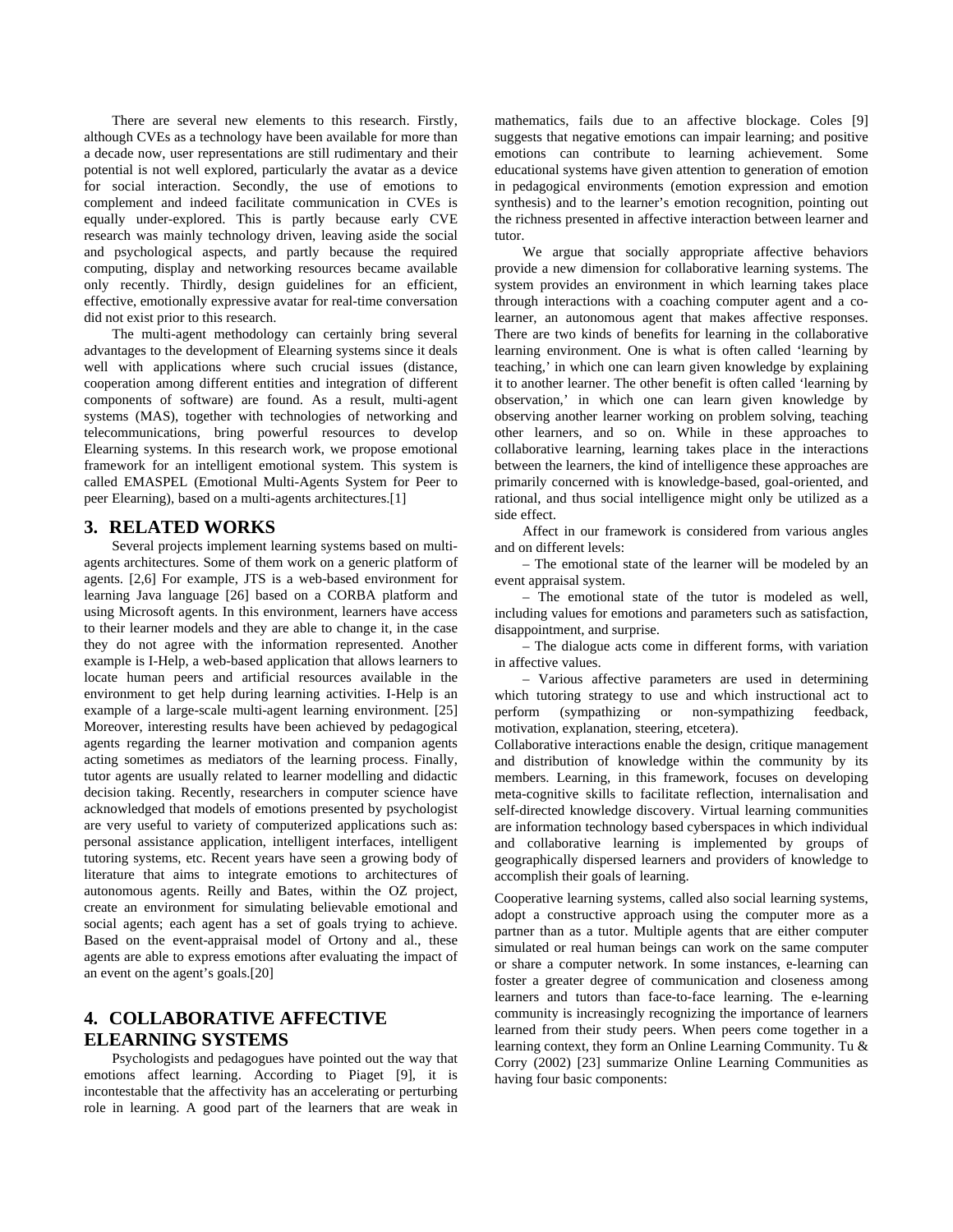- Community occurring with social interaction about common interests
- Learning non-formal; the attainment of knowledge, skills, and attitudes through social interaction with peers
- Network defined as a pattern of communications and relationships
- Technology either a synchronous or asynchronous platform

### **5. EMOTIONAL CONCEPT ONTOLOGY**

A verbal dictionary can be described as a tool that aims to provide a partial solution for the problem where two persons neither understand the language the other is speaking but still want to communicate. One can just look up the meaning of the words of another language. A nonverbal dictionary has the same concept of a verbal dictionary, but it differs in the type of information that is stored. Instead of words, a nonverbal dictionary contains information about all the ways people communicate with each other nonverbally such as facial expressions in our case to construct the emotional ontology. It is well accepted that a common ontology holds the key to fluent communication between agents; most researchers believe that the common ontology is domain ontology.

This assignment can be considered as the extension of a previous work, named FED (an online Facial Expression Dictionary) [5] concerning a nonverbal dictionary. Before we define our research question and objectives, we summarize the idea of a specific part of FED. We only focus on that part of FED, which allows the user to send a picture. This image input will be labeled by emotional word (happiness, sad, etc.). FED requires the user to manually locate the face and facial characteristic points (FCPs). The FCPs are predefined conform the Kobayashi and Hara face model. After manually selecting and submitting the points an emotional word will be output. Thus, FED lacks the ability of automatic extraction of facial characteristic points that are needed for the facial expression recognition process. In the current situation user interaction is needed to complete the whole procedure.

In our system the emotional ontology [18], cover the major role that helps the emotional agents' to distinguish emotions. These knots represent features of a current emotion: for example labels or distances etc. that is the case of APML (Affective Presentation Markup Language) [24].

### **6. Update of Emotional Markup Language (EML)**

 What exactly do we mean by "emotion"? There is much disagreement on this, but one of the most useful definitions, by psychologist Magda Arnold, draws a careful distinction between states and behaviors. In Arnold's theory emotional experience proceeds in three steps: (1) Perception and appraisal (external stimulus is perceived and judged good, bad, useful. harmful, etc., mostly based on learned associations); (2) Emotion (internal state of arousal or "feeling" arises, involving physiological effects); then (3) Action (specific behavior such as approach, avoidance, attack, or feeding, depending on emotional intensity, learned behavioral patterns, and other motivations simultaneously present). In this view emotion is an internal state, not a behavior or a perception of external reality. [21]

The Emotion Markup Language (EML) [15] defines the emotion elements that affect the VH (virtual human) regarding voice, face, and body. The speech and facial animation languages therefore inherit these elements.

We have realized some modifications to the APML (Affective Presentation Markup Language) (DeCarolis, Carofiglio, Bilvi, and Pelachaud) language in order to allow the EECA to communicate a wider variety of facial expressions of emotion as well as to allow for a more flexible definition of facial expressions and their corresponding parameters. These modifications refer mainly to facial expressions timings as well as to their intensity; intensity corresponds to the amplitude of facial muscles movements. For each APML tag we have introduced some new attributes like frequency. The facial expression of an emotion has a limited duration (1/2 to 4 seconds), and the facial muscles cannot hold the corresponding expression for hours or even minutes without cramping.

#### **6.1 Attributes of EML**

EML is an XML [27] (Extensible Markup Language) compliant text marks up language. This implies that it conforms to a standard for the World Wide Web and hence it can be used with (sufficiently powerful) web browsers.

Frequency: the number of times an emotion is felt

Duration: Specify the time taken in seconds or milliseconds of the emotion existence in the human being.

Intensity: Specify the intensity of this particular emotion, either by a descriptive value or by a numeric value.

Wait: Represent a pause in seconds or milliseconds before continuing with other elements of  $EML$  (<angry> <disgusted><neutral><surprised> <happy><sadness><fear>)

### **6.2 Update of EML elements**

In our framework we propose is the EmotionStyle language, designed to define style in terms of multimodal behavior, and make an EECA display, and recognize emotion accordingly. A new feature was added to the EML language. This was to add a distances and frequency attributes to EML in order to describe more carefully the facial expression. Thus, we have introduced some distances like D1 to D6.

#### **< Neutral>**

The neutral face represents the reference emotion. The concept of the neutral face is fundamental because all the distances describe displacements with respect to the neutral face.

Description: Facial expression. {D1-D6}=initialized

Attributes: Default EML attributes.

Properties: All face muscles are relaxed, the eyelids are tangent to iris, lips are in contact, the mouth is closed and the line of the lips is horizontal.

#### **<Angry>**

Description: Facial expression. {D2 decreases}, {D1 increases}, {D4 either decreases D4 increases}

Attributes: Default EML attributes.

Properties: The internal corners of the eyelids decrease together, the eyes are opened largely; the lips join each other or they are opened to make the mouth appear.

### **6.3 Temporal facial expression features**

The facial expression can be defined in relation with the time of changes in the facial movement and can be described according to these three temporal parameters:

Duration of Onset: how much time is necessary for the emotion to appear?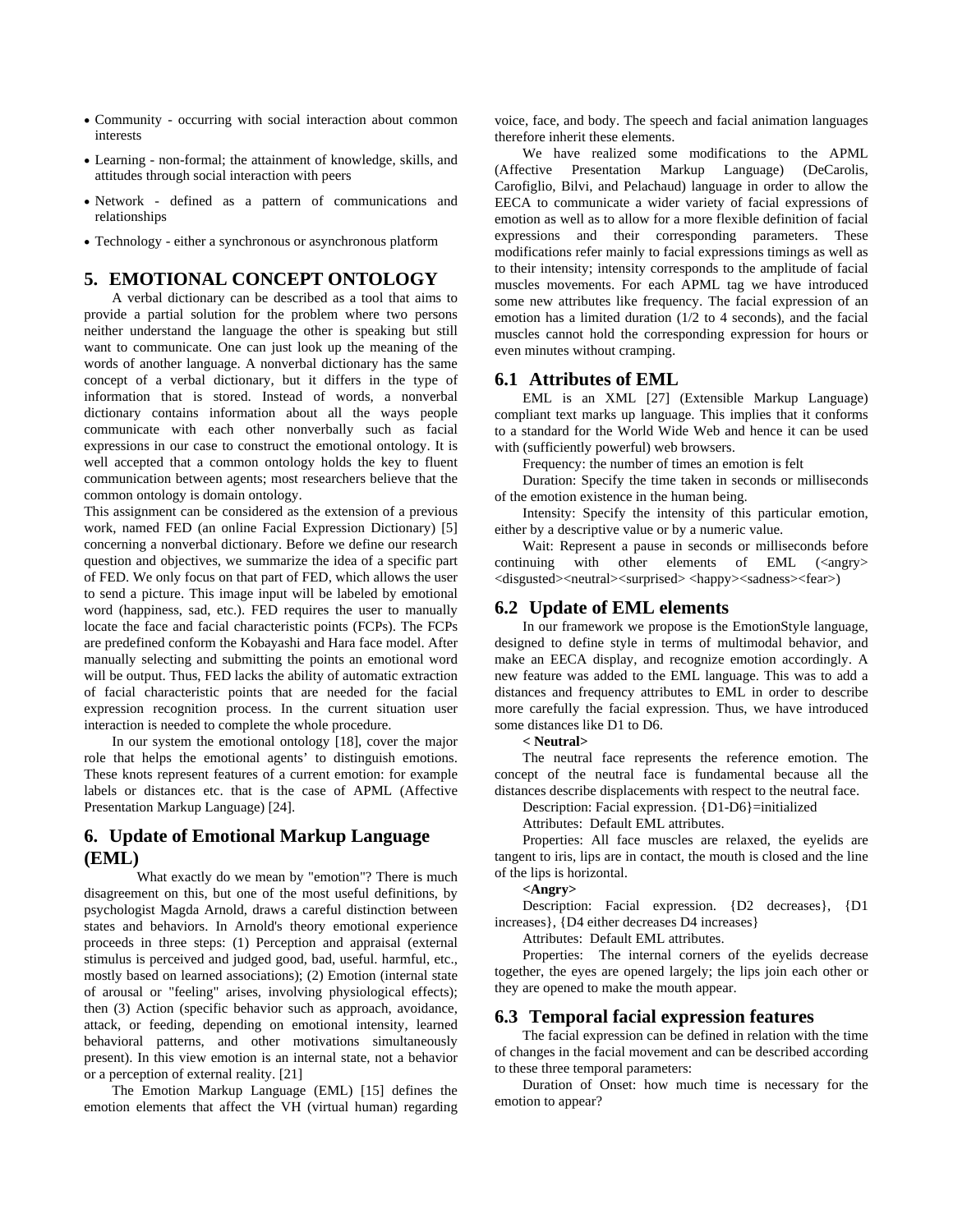Duration of Apex: how much time the expression remains in this position?

Duration of Offset: how much time so that the expression will disappear?

### **7. EMASPEL FRAMEWORK**

### **7.1 Architecture**



**Figure 1.** EMASPEL architecture

The architecture of a peer in our P2P Elearning system is the following (figure 1). In order to promote a more dynamic and flexible communication between the learner and the system, we integrate five kinds of agent:

#### *7.1.1 Interface Agent*

Transmit the facial information coming from the learner to the other agents of the Multi-Agents System (MAS).

Assign the achieved actions and information communicated by the learner, to agents Curriculum, EECA and the other agents of the MAS.

The agent interfacing is a merely reactive agent.

#### *7.1.2 The EEC Agent*

Emotional Embodied Conversational Agents (EECAs) are a powerful user interface paradigm, aiming at transferring the inherent richness of human-human interaction to human-computer interaction. ECAs are virtual embodied representations of humans that communicate multimodally with the user (or other agents) through facial expression.

Our work aims at creating one EECA [7,3]which is able to:

- o To interact with the learner: not only communicating information in a general deterministic way but also exhibiting a consistent behavior with his personality and with contextual environment factors.
- o Expresses emotions: in reaction to the learner's actions.

The action of the EECA includes processes that take decision about relevant pedagogical actions, which can control the observed emotional state, in order to place the learner in a better state.

Our goal is to create a model to generate and visualize emotions on embodied conversational agent. One ascertains that an agent exhibit an emotional behavior was treated like human and that the interpersonal distance between the user and the avatar was reduced when the glance or the smile was maintained between the two. In addition, the emotions are particularly important for a conversational agent since they reveal an essential share of the speech through nonverbal signals. William James perceives the emotions like a direct response to the perception of an event contributing to the survival of the individual and insists on the changes induced on the body behavior of the individual. The body answer initially in a programmed way of this change constitutes what one calls the emotions. The feedbacks of the body by the nervous system contribute largely to the experiment of the emotions. Research proved that the emotions succeed the facial expressions.

During the learning process and when interacting with the learner, some tutoring agents may want to express affects. Thus, they use EECA, which is able, within a specific activity, to translate through a character the emotions of the tutoring agent. It has to be aware of the concerned task and of the desired emotional reaction (by the designer or the concerned tutoring agent). The emotional state of EECA is a short-term memory, which represents the current emotional reaction. To be able to compute emotion, a computational model of emotion is required. Our approach is built on Fridja model.

### *7.1.3 The emotional agents*

The emotional agents have been successfully integrated in a learning environment and aims at capturing and managing the emotions expressed by the learner during a learning session. They currently capture emotions only through facial expression analysis and they are in charge of learner emotion detection. They recognized the learner emotional state by capturing emotions he or she expressed during learning activities.[19] For making the affective communication between an EECA and a learner, they need to be able to identify the other's emotion state through the other's expression and we call this task emotion identification established by the emotional agents. Extracting and validating emotional cues through analysis of users' facial expressions is of high importance for improving the level of interaction in man machine communication systems. Extraction of appropriate facial features and consequent recognition of the user's emotional state that can be robust to facial expression variations among different users is the topic of these emotional agents.

#### *7.1.3.1 Analysis of facial expression*

The analysis of the facial expressions by the emotional agents is generally done according to the following stages: detection of the face, the automatic extraction of contours of the permanent features of the face: the eyes, the eyebrows, and the lips. Extracted contours being sufficiently realistic, we then use them in a system of recognition of the six universal emotions on the face.

### *7.1.3.2 Recognition and interpretation of facial expression*

The Classification is based on the analysis of the distances computed on face's skeletons. The distances considered make it possible to develop an expert system (for classification) which is compatible with the description MPEG-4 of the six universal emotions. Contours of the eyes, the eyebrows, and the mouth are extracted automatically by using the algorithms described in [14,16]The segmentation leads to obtain what we call skeleton of expression. Six distances were defined:

D1: opening of the eye, D2: outdistance between the interior corner of the eye and the eyebrow, D3: opening of the mouth in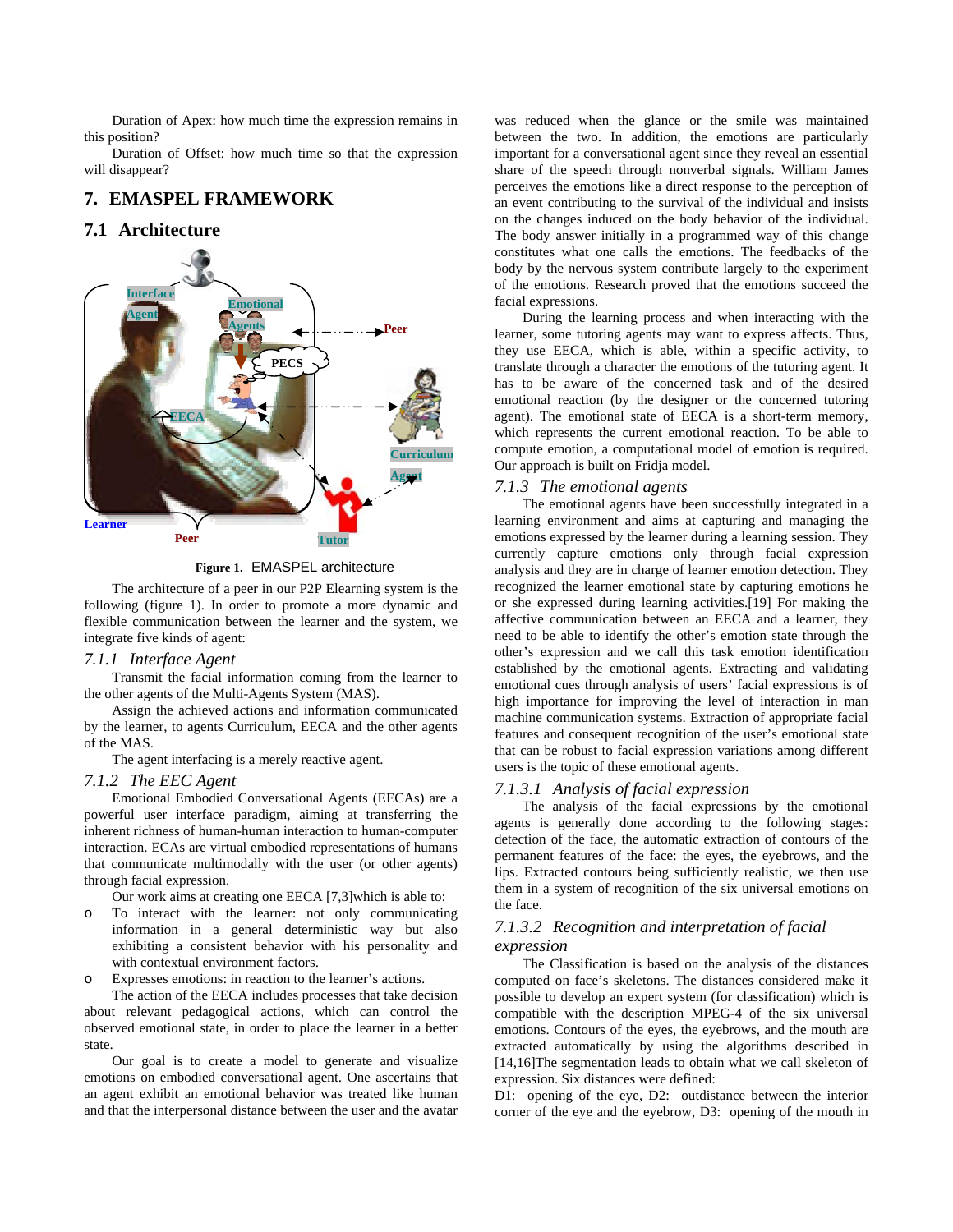width, D4: opening of the mouth in height, D5: outdistance between the eye and eyebrow and D6: outdistance between the corner of the mouth and the external corner of the eye (cf Figure 2).



**Figure 2.** Definition of the distances Di

The table 1 gives a scripts of evolution of the distances  $D_i$  for the six emotions ( $\uparrow$ means increase, $\downarrow$  means decrease and " = " translates the absence of evolution). Notice that for the fear, we do not make any hypothesis on the evolution of D1 because we do not know how to translate the condition {eyes are contracted and in state of alert}.

The classification of an emotion is based on the temporal evolution of the information contained in the "skeleton" resulting from this stage of segmentation (temporal evolution of six characteristic distances). For example, joy and disgust differ by the evolution of the distance D6. One notes that emotions (joy and surprise) differ by the evolution of distances D1, D2, D3 and D6. This permits a distinction between these two emotions.

Joy: {D4 increases}, {D3 decreases and D6 decreases}, {the other distances remain constant}

Sadness: {D2 increases and D5 decreases}, {D1 decreases}, {the other distances remain constant}

Anger: {D2 decreases}, {D1 increases}, {D4 either decrease D4 increases}

Fear: {D2 increases and D5 increases but more that D2}

Disgust: {D3 increases AND D4 increases}, {the other distances remain constant}

Surprised: {D2 increases}, {D1 increases}, {D4 increase}, {the other distances remain constant}

|  |  | Table 1: Di evolution for every emotion |  |  |  |
|--|--|-----------------------------------------|--|--|--|
|--|--|-----------------------------------------|--|--|--|

|                 | D <sub>1</sub> | D <sub>2</sub> | D <sub>3</sub> | D <sub>4</sub>         | D <sub>5</sub> | D <sub>6</sub> |
|-----------------|----------------|----------------|----------------|------------------------|----------------|----------------|
| Joy             | ═              | ═              |                |                        | =              |                |
| <b>Sadness</b>  |                |                | =              |                        |                | ᆯ              |
| <b>Anger</b>    |                |                |                | $\text{for}\downarrow$ | Ξ              | ≡              |
| <b>Fear</b>     | ?              |                | $=$            |                        | ≁              | ᆯ              |
| <b>Disgust</b>  | ≕              | ≕              | ÷              |                        | -              | Ξ              |
| <b>Surprise</b> |                |                | ≕              |                        |                |                |

### *7.1.4 Curriculum Agent*

The agent curriculum keeps the trace of:

- o the evolution of the interacting system with learner
- o the history of progression of learner in the exercise.
- o the agent curriculum carries out the following operations:
- o to manage the model of learner throughout the training.
- o to initialize the session of training by communicating the exercise to the learners according to their courses.
- o to be the person in charge for the individualization of the training.
- o to carry out the update of the history of the learner model.
- o to record in the base of errors the gaps met (errors made by learner) to help the tutor to be useful itself of this base to direct its interventions.

### *7.1.5 Tutoring agent*

The tutor's role is:

- o to ensure the follow-up of the training of each learner.
- o to support learners in their activities.
- o to support the human relations and the contacts between learners.
- o to seek to reinforce the intrinsic motivation of learner through its own implication from guide who shares the same objective. These interventions aim at the engagement and the persistence of learner in the realization from its training.
- to explain the method of training and to help to exceed the encountered difficulties.
- o to help the learner how it to evaluate his way, its needs, its difficulties, its rhythm and its preferences.

### **8. CONCLUSIONS**

The emotion analysis may reveal if the learner feels "satisfaction", "confidence", "surprise", "confusion", or "satisfaction", "confidence", "surprise", "confusion", or "frustration". These states are more precise in educational context and appropriated pedagogical actions can be taken in order to influence those emotions. Another important process is the diagnosis of the analyzed emotional state. This process determines the possible causes which has led to this situation (success/failure in an exercise, difficulty of the tasks, lack of knowledge, incorrect command of the knowledge, etc.). This is done in this paper using the learner's cognitive state and the historic of his actions. Although, showing emotions, empathy and understanding through facial expressions and body language is central to human interaction. More recently, emotions have also been linked closely with decision-making, problem solving and intelligence in general. We therefore argue that computer-based communication technologies ought to emulate this in some way.

#### **9. REFERENCES**

- [1] Ben ammar, M. & Neji, M. (2006). Affective Elearning Framework. In T. Reeves & S. Yamashita (Eds.), Proceedings of World Conference on Elearning in Corporate, Government, Healthcare, and Higher Education 2006 (pp. 1595-1602). Chesapeake, VA: AACE.
- [2] Capuano, N.; Marsella, M.; Salerno, S. ABITS (2000): An Agent Based Intelligent Tutoring System for Distance Learning. In : Proceedings of the International Workshop in Adaptative and Intelligent Web-based Educational Systems. Available at http://virtcampus.cl-ki.uni-osnabrueck.de/its-2000/.
- [3] Chaffar, S. and Frasson, C. (2005). The Emotional Conditions of Learning. Proceedings of the FLAIRS Conference 2005, .pp. 201-206